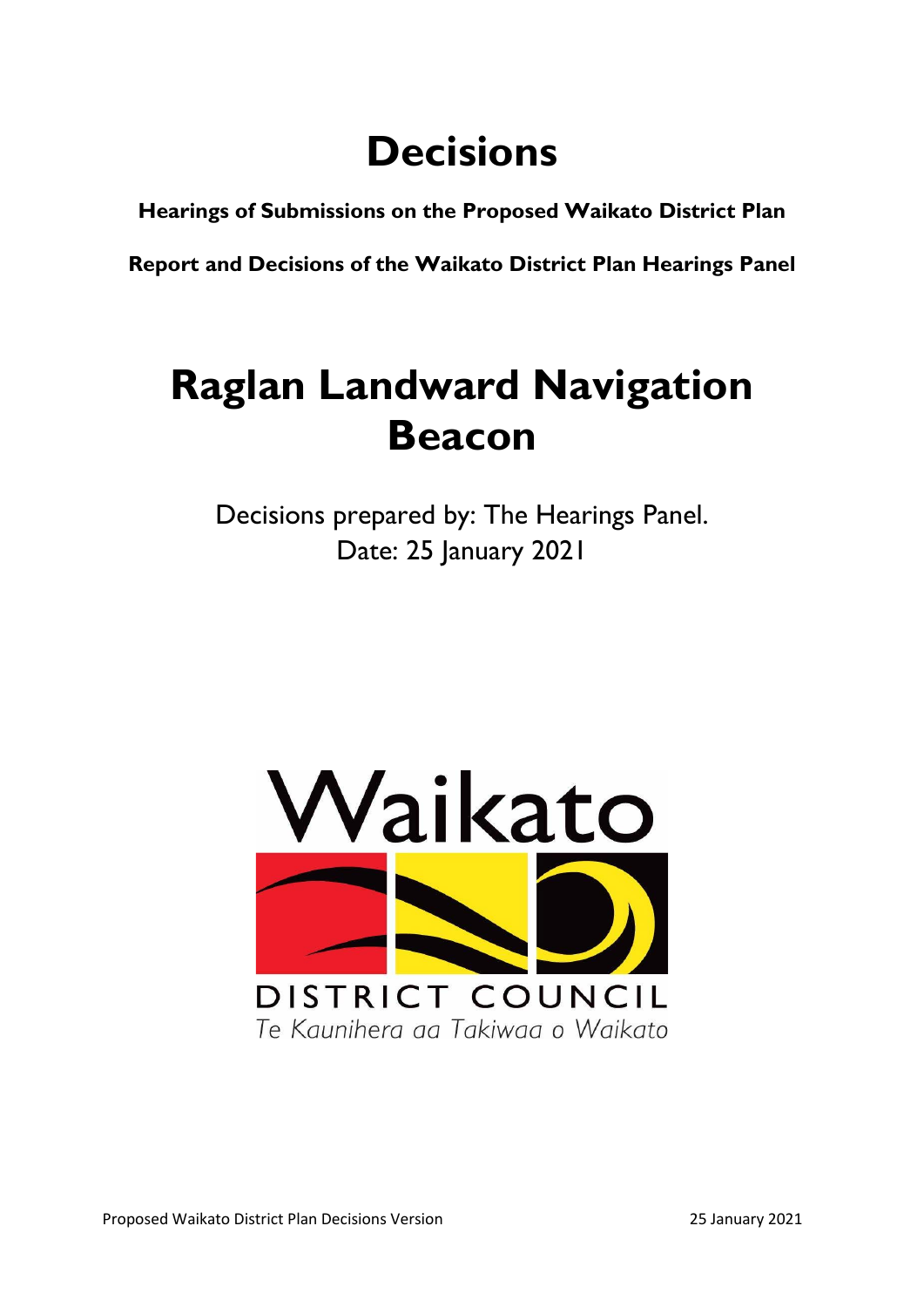### **PROPOSED WAIKATO DISTRICT PLAN – DECISIONS VERSION**

#### **Amendments to Chapter 16: Residential Zone**

*Note: changes are shown in strikethrough and underline*.

#### **16.3.3 Height**

- (1) Rules 16.3.3.1 to 16.3.3.3A provide permitted height for buildings, structures or vegetation.
- (2) Rule 16.3.3.1 Height Building general provides permitted height limits across the entire Residential Zone.
- (3) Rule 16.3.3.2 Height -Buildings in a battlefield view shaft.
- (4) Rule 16.3.3.3 Height Buildings, structures and vegetation within any airport obstacle limitation surface provides height limits for specific activities within these areas.
- (4A) Rule 16.3.3.3A Height Buildings, structures or vegetation Raglan Navigation Beacon Height Restriction Plane, permits buildings, structures and vegetation so long as there is no penetration of the Raglan Navigation Beacon Height Restriction Plane as set out in Appendix 7 (Raglan Navigation Beacons). *[720.1 and 720.2]*
- (5) Where sites are located within the Raglan Navigation Beacons height restriction plane as identified on the planning maps and Appendix 7 (Raglan Navigation Beacons), the prohibited activity Rule 16.1.1 PR1 applies.

…

### **16.3.3.3A Height – Buildings, structures or vegetation – Raglan Navigation Beacon Height Restriction Plane**

| P1 | A building, structure or vegetation that is located beneath, but does not      |
|----|--------------------------------------------------------------------------------|
|    | intrude into, the Raglan Navigation Beacon Height Restriction Plane, as        |
|    | defined in Appendix 7 (Raglan Navigation Beacons), provided that:              |
|    |                                                                                |
|    | A Registered Surveyor has certified, in writing, that the building,<br>(i)     |
|    | structure or vegetation does not intrude into the Raglan Navigation            |
|    | Beacon Height Restriction Plane; and                                           |
|    | This certification is provided to Council prior to the commencement of<br>(ii) |
|    | any works.                                                                     |
|    | [720.1 and 720.2]                                                              |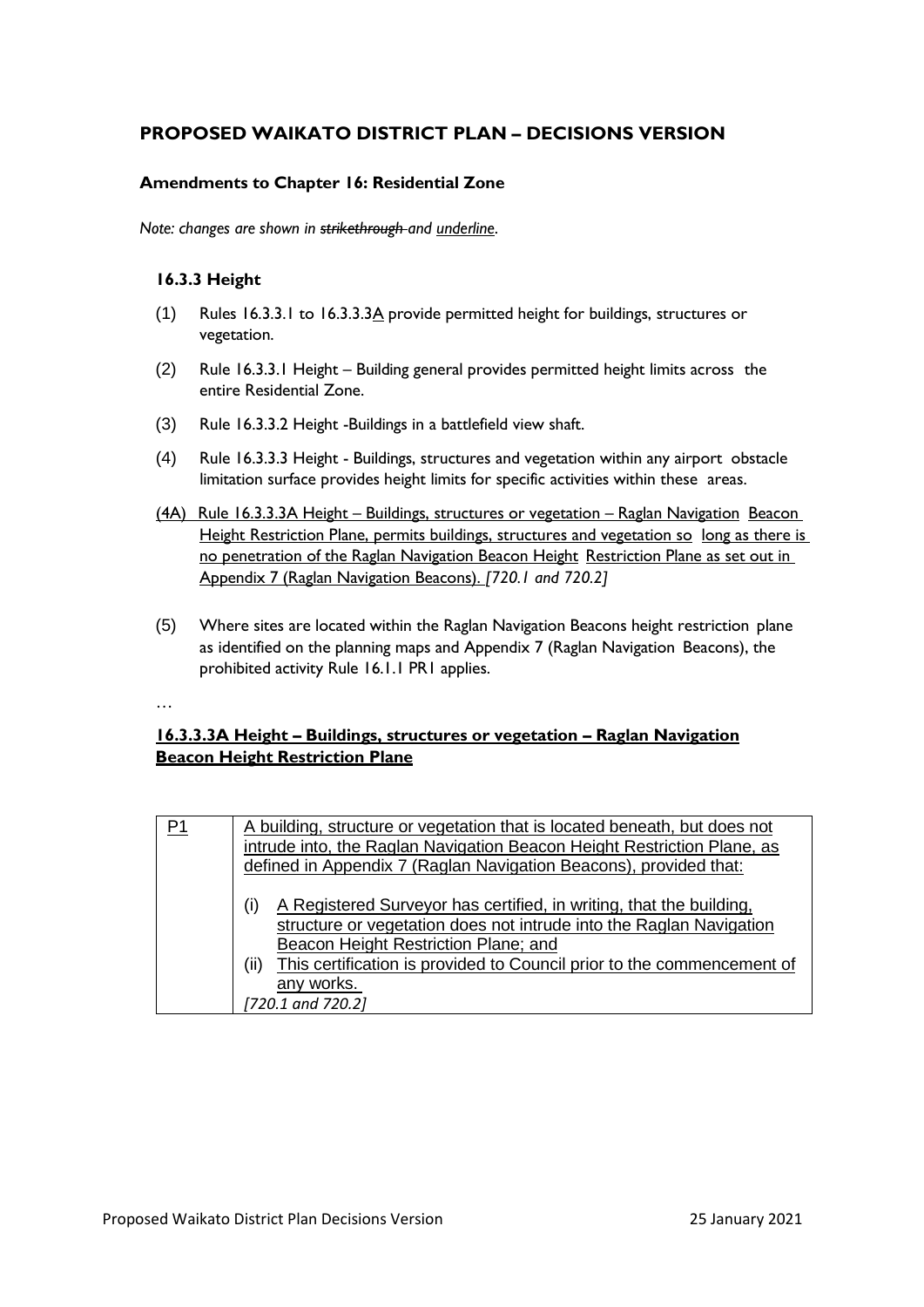#### **Amendments to Appendix 7: Raglan Navigation Beacon**

Figure 1 is amended as follows:



Note: The height of the landward beacon is not fixed in the plan and reference is made to its actual height, whatever that may be at *a point in time*